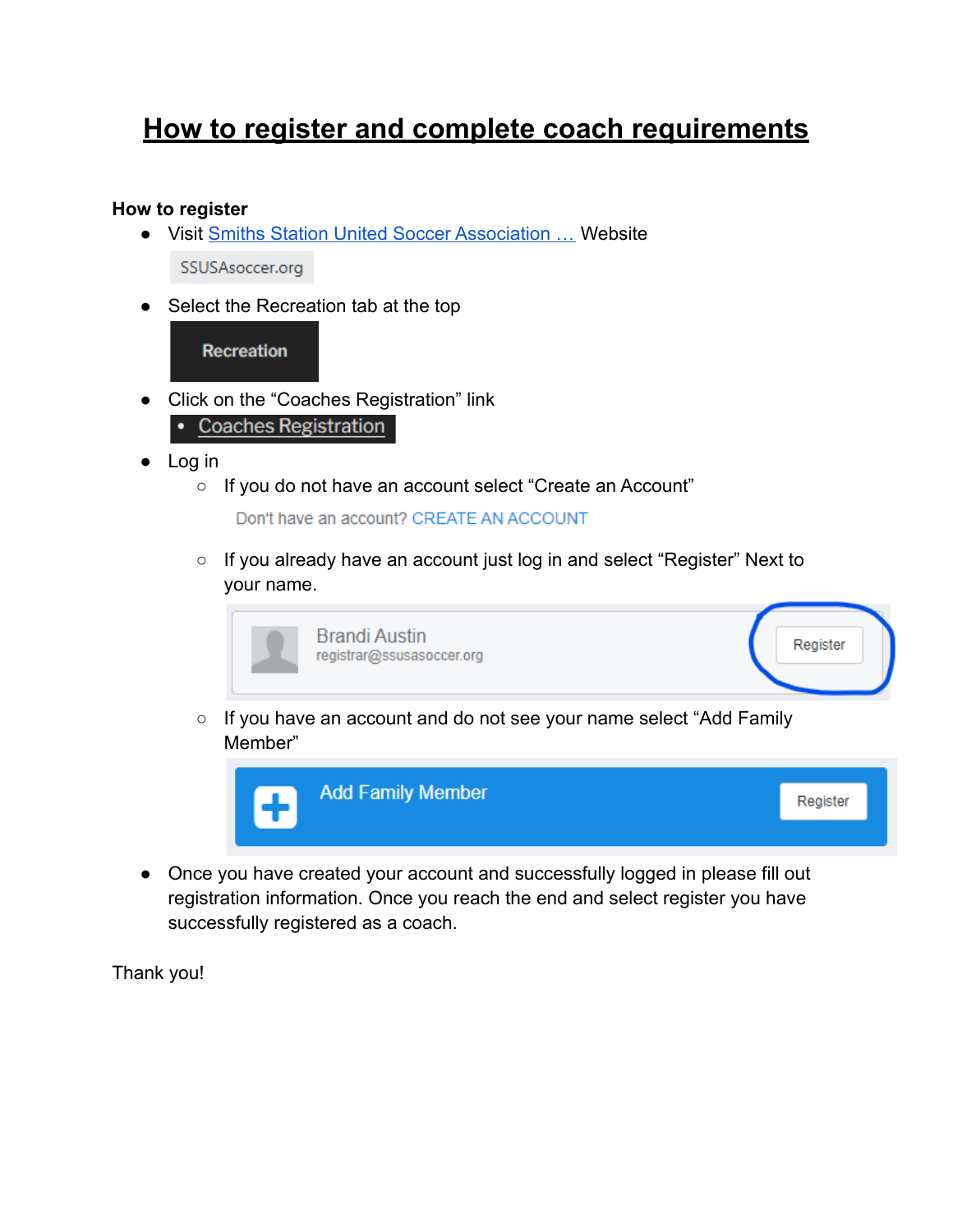### **How to complete Coach requirements**

- Once you have completed registration you must complete the requirements
	- Background Check
	- Safe Sport Certification
- Log in
	- If you have just completed your registration scroll to the bottom of the page and select "Continue to My Account"

**Continue to My Account** 

- If you have already closed out or are coming back you can click back on the link under the coaches recreation tab and log back in
- Once logged back in you should see your main account landing page

| ্র <b>GotSport</b>                       |                                                                                                               | 瞿 |  | m |
|------------------------------------------|---------------------------------------------------------------------------------------------------------------|---|--|---|
| <b>Account</b><br><b>&amp;</b> Dashboard | Reporting<br>警 Team Management<br>Program Registrations<br><b>Forms</b><br>$\rightleftarrows$ Team Scheduling |   |  |   |
| Account                                  | <sup>O</sup> Profile<br>% Media Links<br>$\sqrt{\ }$ Themes                                                   |   |  |   |
| $E = \text{Roles}$                       |                                                                                                               |   |  |   |
| <b><i>Tickets</i></b>                    | Photo<br>Avatar<br>Choose File   No file chosen<br>Choose File No file chosen                                 |   |  |   |
| <b>B</b> Emergency Info                  |                                                                                                               |   |  |   |
| <b>A</b> Family                          |                                                                                                               |   |  |   |
| Documents                                | <b>First Name</b><br><b>Last Name</b>                                                                         |   |  |   |
| <b>Billing</b>                           | <b>Brandi</b><br>Austin                                                                                       |   |  |   |

○ Select the dashboard tab



○ Here you will see your coaching requirements \*CoachSafely is currently not required

|         | <b>Smiths Station United Soccer Association</b><br>AL, US |                  |                         |          |           |
|---------|-----------------------------------------------------------|------------------|-------------------------|----------|-----------|
| Role    | Level                                                     | <b>Affiliate</b> | <b>Requirements</b>     |          |           |
| admin   | Competitive                                               | <b>USYS</b>      | <b>Background Check</b> | Required | More Info |
| emailer | Competitive                                               | <b>USYS</b>      |                         |          |           |
| coach   | Competitive                                               | <b>USYS</b>      | <b>Coach Safely</b>     | Required | More Info |
|         |                                                           |                  | Safe Sport              | Required | More Info |
|         |                                                           |                  |                         |          |           |
|         |                                                           |                  |                         |          |           |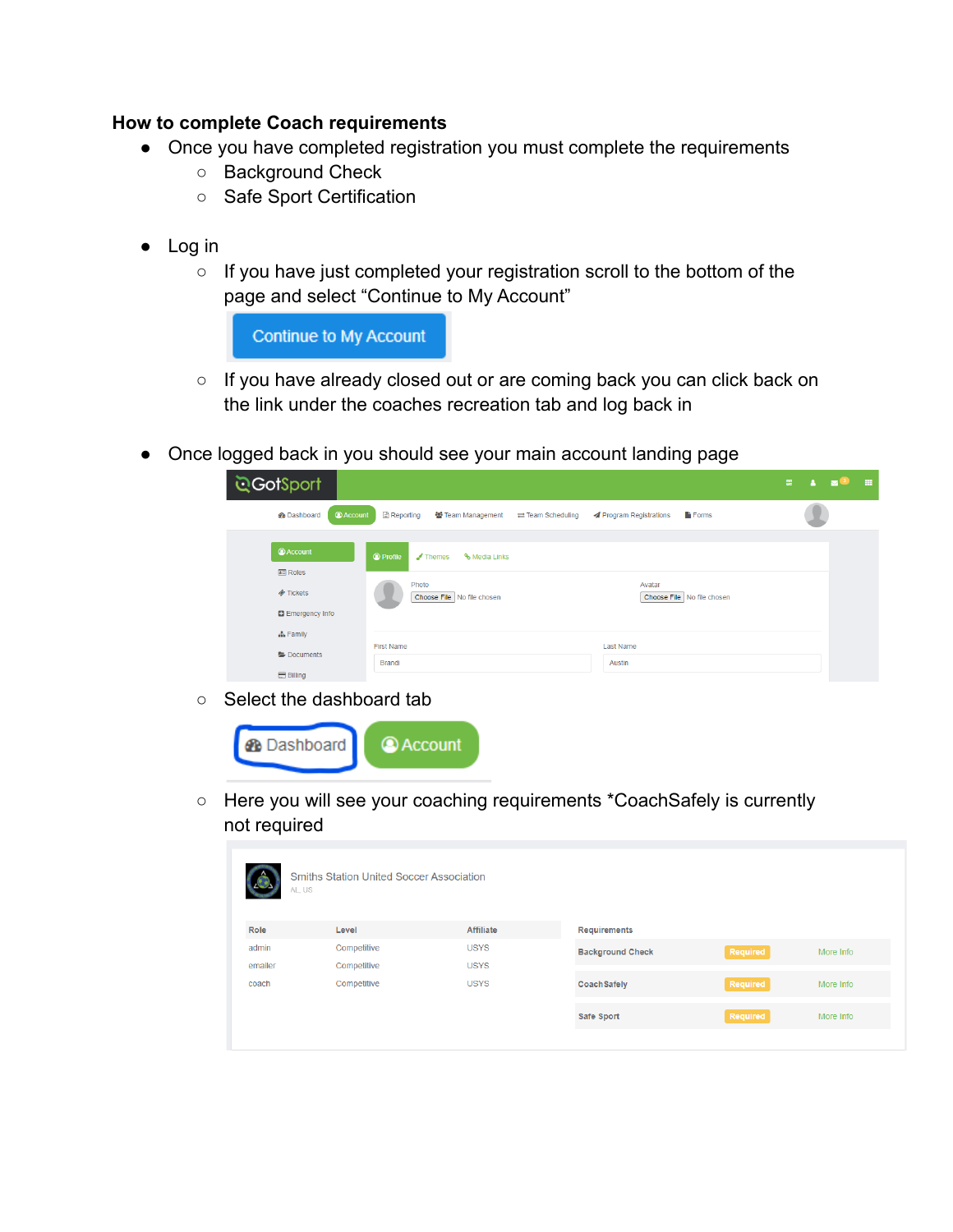○ Select "More Info" next to each requirement

More Info

○ For your **background** check SSUSA covers the cost you just need to fill out your information. Once you select "More Info" next to the Background check select "Submit New Report"

**Submit New Report** 

- Confirm that your information is correct, enter in your SSN and sign the bottom. Once that is complete, go ahead and submit.
- Once submitted you will see "pending" next to the requirement

**Background Check Pending** 

- Next you will need to complete the **Safe Sport** Certification. Please ensure you have set some time aside for this course as it can take up to an hour to complete. You will again select "More Info" next to the requirement
- $\circ$  If you are a returning coach from Fall 2020 you may have already completed this course and it may show that you have it complete. If it does, you are good to go! If it does not show complete and you **did** completed it last season select "Check Records"

Already completed this course?

If you have already completed the course or recently completed a refresher, click the Check Records button to lookup a completed record matching your name and email address.

**Check Records** 

- If you have not yet completed the course you will see a 16 character Access Code listed, copy that code as you will need it in the next screen. Access Code: YC3E-
- Select "Start Course"

**Start Course** 

 $\circ$  This will bring up a separate window. In this window is where you will use the access code that you copied from the previous screen. The organization should be U.S Soccer. Once you have entered in the access code select "Save"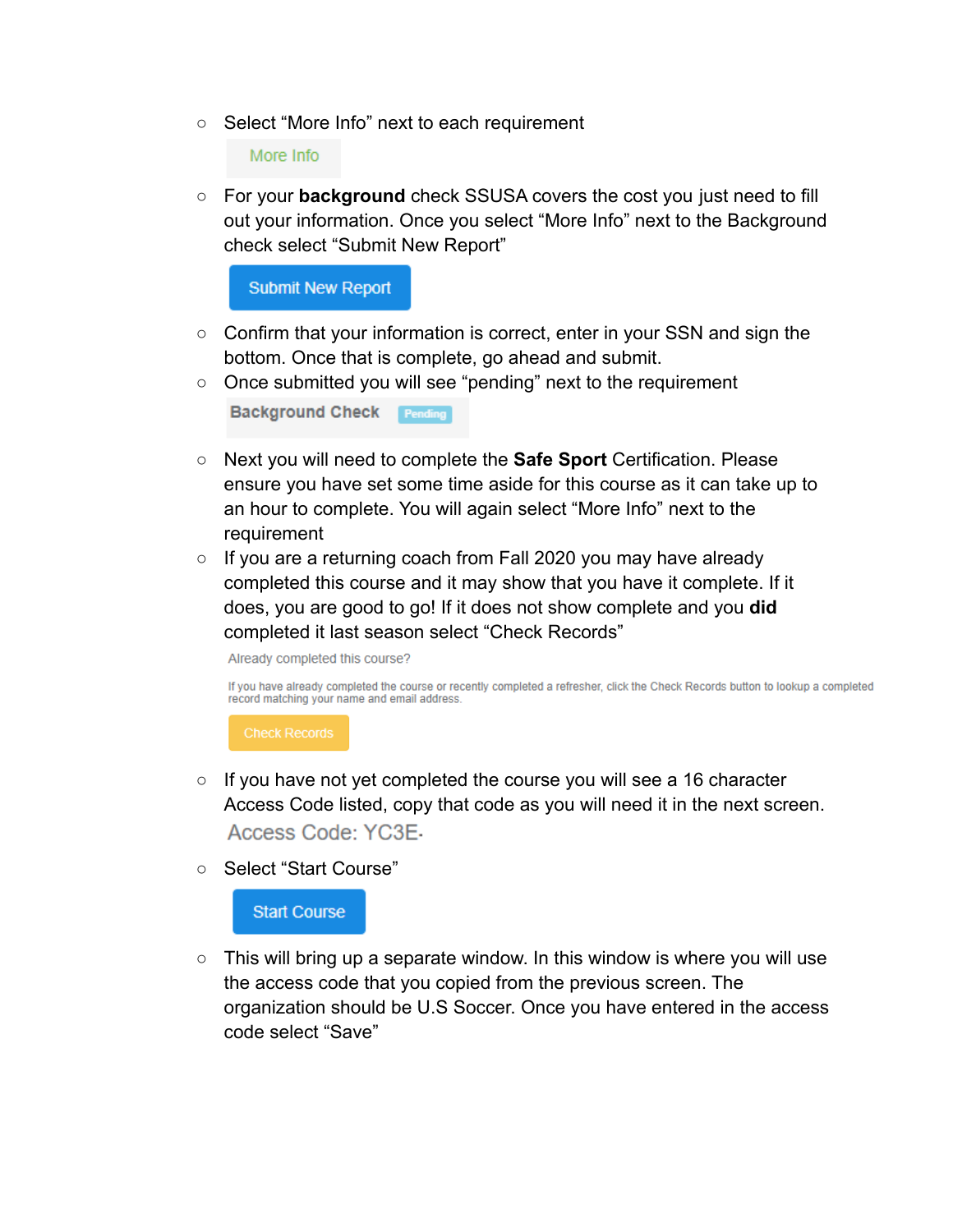| <b>Add Membership</b>                                                                            |             |
|--------------------------------------------------------------------------------------------------|-------------|
| Select an Organization *                                                                         |             |
| U.S. Soccer                                                                                      | $\times$    |
|                                                                                                  |             |
| Access Code*                                                                                     |             |
|                                                                                                  |             |
| Not in the list? Go to the <b>contact form</b> and submit a request to add<br>your organization. |             |
| Cancel                                                                                           | <b>Save</b> |

- From here it will ask for some preliminary information. You will need to upload a picture of yourself. Once this is complete you will be directed to the main landing page. Here you will see the courses you will need to take in order to receive your certificate.
- Once you complete the course you will receive a certificate. You will need to download and save this certificate to your device so it can be uploaded to GotSport.
- Your GotSport account should still be open in another window. If not, follow the instructions to get signed back in and to your requirements. Once there you will see a link to upload your certificate. Select "Show SafeSport Upload Form"

#### Show Safe Sport Upload Form

○ Here you will input the date that you completed your course and select "choose file" to upload your saved certificate.